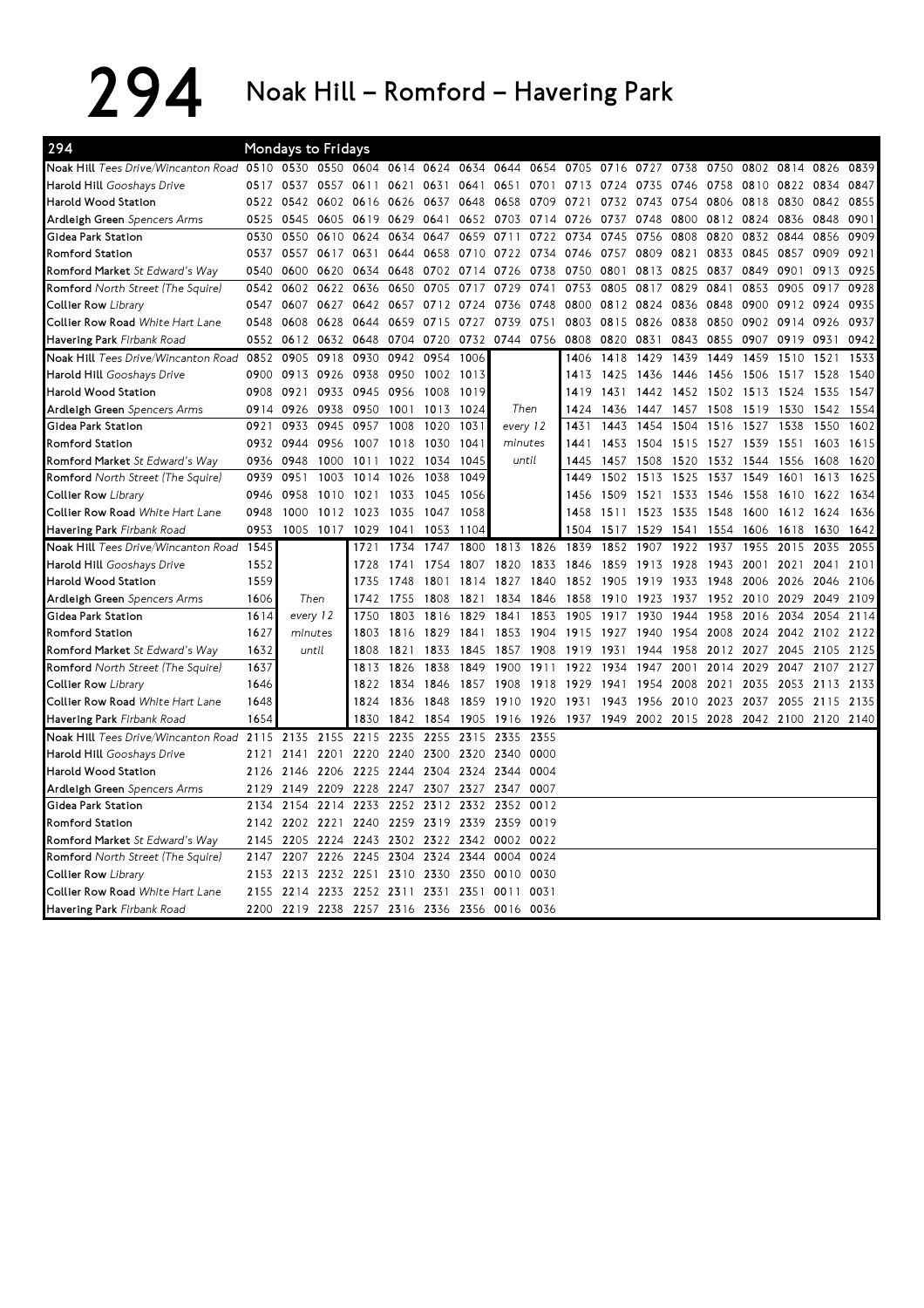| 294                                                                   |                   |                |                | Saturdays (also Good Friday)                                                         |                                                   |                                              |              |                |                |                                    |              |                |                     |              |                                                             |                 |              |              |      |      |
|-----------------------------------------------------------------------|-------------------|----------------|----------------|--------------------------------------------------------------------------------------|---------------------------------------------------|----------------------------------------------|--------------|----------------|----------------|------------------------------------|--------------|----------------|---------------------|--------------|-------------------------------------------------------------|-----------------|--------------|--------------|------|------|
| Noak Hill Tees Drive/Wincanton Road 0510                              |                   |                |                |                                                                                      | 0750 0805 0818 0831 0843 0855 0907 0918           |                                              |              |                |                |                                    |              | 0930           | 0942 0953           |              | 1004                                                        | 1015            | 1027         | 1039         |      |      |
| <b>Harold Hill</b> Gooshavs Drive                                     | 0515              |                |                | 0755                                                                                 | 0810 0823 0837                                    |                                              |              |                | 0849 0901 0913 |                                    | 0924         | 0936 0948      |                     | 0959         | 1010                                                        | 1021            | 1033         | 1045         |      |      |
| Harold Wood Station                                                   | 0519              |                |                |                                                                                      | 0759                                              |                                              | 0814 0828    |                | 0842           | 0854                               | 0906         | 0918           | 0929                | 0941         | 0953                                                        | 1004            | 1016         | 1027         | 1039 | 1051 |
| <b>Ardleigh Green</b> Spencers Arms                                   | 0523              |                | Then           | 0803                                                                                 | 0818                                              | 0833                                         | 0848         | 0900           | 0912           | 0924                               | 0935         | 0947           | 0959                | 1010         | 1022                                                        | 1033            | 1045         | 1057         |      |      |
| Gidea Park Station                                                    | 0526              |                | every 20       | 0806                                                                                 | 0821                                              | 0837                                         | 0852         | 0904           | 0916           | 0928                               | 0939         | 0951           | 1003                | 1014         | 1026                                                        | 1037            | 1049         | 1101         |      |      |
| Romford Station                                                       | 0533              | minutes        |                | 0813                                                                                 | 0829                                              | 0845 0901                                    |              | 0913 0925      |                | 0937                               | 0948         | 1000           | 1012                | 1024         | 1036                                                        | 1047            | 1059         | 1111         |      |      |
| Romford Market St Edward's Way                                        | 0536              |                | until          | 0816                                                                                 | 0832                                              | 0848                                         | 0904         | 0916 0928      |                | 0940                               | 0952         | 1004           | 1016                | 1028         | 1040                                                        | 1051            | 1103         | -1115        |      |      |
| <b>Romford</b> North Street (The Squire)                              | 0538              |                |                | 0818                                                                                 | 0834                                              | 0851                                         | 0907         | 0919           | 0931           | 0943                               | 0955         | 1007           | 1019                | 1031         | 1043                                                        | 1055            | 1107         | 1119         |      |      |
| Collier Row <i>Library</i>                                            | 0543              |                |                | 0823                                                                                 | 0839                                              | 0856 0913                                    |              | 0925           | 0937           | 0949                               | 1001         | 1014           | 1026                | 1038         | 1050                                                        | 1102            | 1114         | 1126         |      |      |
| Collier Row Road <i>White Hart Lane</i>                               | 0544              |                |                | 0824                                                                                 | 0840                                              | 0857                                         | 0914         | 0926           | 0938           | 0950                               | 1003         | 1016           | 1028                | 1040         | 1052 1104                                                   |                 | 1116         | 1128         |      |      |
| <b>Havering Park</b> Firbank Road                                     | 0548              |                |                | 0828                                                                                 |                                                   | 0845 0902 0919                               |              | 0931           | 0943           | 0955                               | 1008         | 1021           | 1033                | 1045         | 1057                                                        | 1109            | 1121         | 1133         |      |      |
| Noak Hill Tees Drive/Wincanton Road 1051 1103                         |                   |                |                |                                                                                      | 1451                                              | 1504                                         |              |                | 1604           | 1616                               | 1628         | 1640           | 1652                | 1704         | 1716                                                        | 1728            | 1740         | 1752         |      |      |
| <b>Harold Hill</b> Gooshays Drive                                     |                   | 1057 1109      |                |                                                                                      |                                                   | 1457 1510                                    |              |                | 1610           | 1622 1634                          |              | 1646           | 1658                | 1710         | 1722 1734                                                   |                 | 1746         | 1758         |      |      |
| Harold Wood Station                                                   |                   | 1103 1115      |                |                                                                                      |                                                   | 1503 1515                                    |              |                | 1615           | 1627                               | 1639         | 1651           | 1703                | 1715         | 1727                                                        | 1739            | 1751         | 1803         |      |      |
| <b>Ardleigh Green</b> Spencers Arms                                   | 1109              | 1122           | Then           |                                                                                      | 1510                                              | 1521                                         | Then         |                | 1621           | 1633                               | 1645         | 1657           | 1709                | 1721         | 1733                                                        | 1745            | 1757         | 1809         |      |      |
| Gidea Park Station                                                    | 1114              | 1126           | every 12       |                                                                                      | 1514                                              | 1525                                         | every 12     |                | 1625           | 1637                               | 1649         | 1701           | 1713                | 1725         | 1737                                                        | 1749            | 1801         | 1813         |      |      |
| Romford Station                                                       | 1124              | 1136           | minutes        |                                                                                      | 1524                                              | 1535                                         | minutes      |                | 1635           | 1647                               | 1659         | 1710           | 1722                | 1734         | 1746                                                        | 1758            | 1810         | 1822         |      |      |
| <b>Romford Market</b> St Edward's Way                                 | 1128              | 1140           | until          |                                                                                      | 1528                                              | 1539                                         | until        |                | 1639           | 1651                               | 1703         | 1714           | 1726                | 1738         | 1750                                                        | 1802            | 1814         | 1826         |      |      |
| Romford North Street (The Squire)                                     | 1132              | 1144           |                |                                                                                      | 1532                                              | 1544                                         |              |                | 1644           | 1656<br>1703                       | 1707         | 1718           | 1730                | 1742         | 1754                                                        | 1805            | 1817<br>1824 | 1829         |      |      |
| Collier Row <i>Library</i><br>Collier Row Road <i>White Hart Lane</i> | 1139 1151<br>1141 | 1153           |                |                                                                                      | 1539<br>1541                                      | 1551<br>1553                                 |              |                | 1651<br>1653   | 1704                               | 1714<br>1715 | 1725<br>1726   | 1737<br>1738        | 1749<br>1750 | 1801<br>1802 1813                                           | 1812            | 1825         | 1836<br>1837 |      |      |
| Havering Park Firbank Road                                            | 1146              | 1158           |                |                                                                                      | 1546                                              | 1558                                         |              |                | 1658           | 1709                               | 1720         | 1731           | 1743                | 1755         | 1807 1818                                                   |                 | 1830         | 1842         |      |      |
| Noak Hill Tees Drive/Wincanton Road 1804                              |                   | 1816           | 1828           | 1840                                                                                 | 1852                                              | 1907                                         | 1922         | 1937           | 1955           | 2015                               | 2035         | 2055           | 2115                | 2135         | 2155 2215                                                   |                 | 2235         | 2255         |      |      |
|                                                                       |                   | 1822           | 1834           |                                                                                      |                                                   |                                              |              | 1943           |                |                                    | 2041         | 2101           |                     | 2141         | 2201                                                        |                 |              | 2301         |      |      |
| <b>Harold Hill</b> Gooshays Drive<br>Harold Wood Station              | 1810<br>1815      | 1827           | 1839           | 1846<br>1851                                                                         | 1858<br>1903                                      | 1913<br>1918                                 | 1928<br>1933 | 1948           | 2001<br>2006   | 2021<br>2026                       |              | 2046 2106 2126 | 2121                | 2146         | 2206 2226                                                   | 2221 2241       | 2246         | 2305         |      |      |
| <b>Ardleigh Green</b> Spencers Arms                                   | 1821              | 1833           | 1845           | 1857                                                                                 | 1910                                              | 1923                                         | 1938         | 1953           | 2011           | 2031                               | 2051         | 2111           | 2131                | 2151         | 2211                                                        | 2230            | 2250 2309    |              |      |      |
| Gidea Park Station                                                    | 1825              | 1837           | 1849           | 1901                                                                                 | 1914                                              | 1927                                         | 1942         | 1957           | 2015           | 2034                               | 2054         | 2114           | 2134                | 2154         | 2214                                                        | 2233            | 2253         | 2312         |      |      |
| Romford Station                                                       | 1834              | 1846           | 1858           | 1910                                                                                 | 1923                                              | 1936                                         | 1950         | 2005           | 2023           | 2042                               | 2102         | 2122 2142      |                     |              | 2202 2221 2240                                              |                 | 2300         | 2319         |      |      |
| Romford Market St Edward's Way                                        | 1838              | 1850           | 1902 1914      |                                                                                      | 1926                                              | 1939                                         | 1953         | 2008           | 2026           | 2045                               | 2105         | 2125           | 2145                | 2205         | 2224 2243                                                   |                 | 2303         | 2322         |      |      |
| <b>Romford</b> North Street (The Squire)                              | 1841              | 1853           | 1905           | 1917                                                                                 | 1929                                              | 1942                                         | 1956         | 2011           |                | 2029 2048                          | 2108         | 2128           | 2148                | 2207         | 2226                                                        | 2245            | 2305         | 2324         |      |      |
| Collier Row <i>Library</i>                                            | 1848              | 1900           | 1911           | 1923                                                                                 | 1935                                              | 1948 2002                                    |              |                |                | 2017 2035 2054 2114 2134 2154 2213 |              |                |                     |              | 2232 2251                                                   |                 | 2311         | 2330         |      |      |
| Collier Row Road <i>White Hart Lane</i>                               | 1849              | 1901           | 1912 1924      |                                                                                      |                                                   |                                              |              |                |                |                                    |              |                |                     |              | 1936 1949 2003 2018 2036 2055 2115 2135 2155 2215 2234 2253 |                 | 2313 2332    |              |      |      |
| <b>Havering Park</b> Firbank Road                                     | 1854              |                |                | 1906 1917 1929 1941 1954 2008 2023 2041 2100 2120 2140 2200 2220 2239 2258 2318 2337 |                                                   |                                              |              |                |                |                                    |              |                |                     |              |                                                             |                 |              |              |      |      |
| Noak Hill Tees Drive/Wincanton Road 2315                              |                   | 2335           | 2355           |                                                                                      |                                                   |                                              |              |                |                |                                    |              |                |                     |              |                                                             |                 |              |              |      |      |
| Harold Hill Gooshays Drive                                            | 2321              | 2341           | 0001           |                                                                                      |                                                   |                                              |              |                |                |                                    |              |                |                     |              |                                                             |                 |              |              |      |      |
| Harold Wood Station                                                   | 2325              | 2345           | 0005           |                                                                                      |                                                   |                                              |              |                |                |                                    |              |                |                     |              |                                                             |                 |              |              |      |      |
| <b>Ardleigh Green</b> Spencers Arms                                   | 2329              | 2349           | 0009           |                                                                                      |                                                   |                                              |              |                |                |                                    |              |                |                     |              |                                                             |                 |              |              |      |      |
| Gidea Park Station                                                    | 2332              | 2352           | 0012           |                                                                                      |                                                   |                                              |              |                |                |                                    |              |                |                     |              |                                                             |                 |              |              |      |      |
| Romford Station                                                       |                   | 2339 2359 0019 |                |                                                                                      |                                                   |                                              |              |                |                |                                    |              |                |                     |              |                                                             |                 |              |              |      |      |
| Romford Market St Edward's Way                                        | 2342              | 0002 0022      |                |                                                                                      |                                                   |                                              |              |                |                |                                    |              |                |                     |              |                                                             |                 |              |              |      |      |
| <b>Romford</b> North Street (The Squire)                              | 2344              | 0004 0024      |                |                                                                                      |                                                   |                                              |              |                |                |                                    |              |                |                     |              |                                                             |                 |              |              |      |      |
| Collier Row Library                                                   | 2350              | 0010 0030      |                |                                                                                      |                                                   |                                              |              |                |                |                                    |              |                |                     |              |                                                             |                 |              |              |      |      |
| Collier Row Road White Hart Lane                                      |                   | 2352 0012 0032 |                |                                                                                      |                                                   |                                              |              |                |                |                                    |              |                |                     |              |                                                             |                 |              |              |      |      |
| Havering Park Firbank Road                                            |                   | 2357 0017 0037 |                |                                                                                      |                                                   |                                              |              |                |                |                                    |              |                |                     |              |                                                             |                 |              |              |      |      |
| 294                                                                   |                   |                |                | Sundays and other Public Holidays (except Christmas Day)                             |                                                   |                                              |              |                |                |                                    |              |                |                     |              |                                                             |                 |              |              |      |      |
| Noak Hill Tees Drive/Wincanton Road 0610                              |                   |                |                | 0750 0809 0828 0846 0904 0922 0940 0958 1017 1036 1055                               |                                                   |                                              |              |                |                |                                    |              |                |                     |              |                                                             | 1455 1515       |              | 1715         |      |      |
| Harold Hill Gooshays Drive                                            | 0616              |                |                | 0756 0815 0834 0852 0910 0928 0946 1004 1023 1042 1101                               |                                                   |                                              |              |                |                |                                    |              |                |                     |              | 1501 1521                                                   |                 |              | 1721         |      |      |
| Harold Wood Station                                                   | 0621              |                |                | 0801 0820 0839 0857 0915 0934 0952 1010 1029 1048 1107                               |                                                   |                                              |              |                |                |                                    |              |                |                     |              | 1507 1526                                                   |                 |              | 1726         |      |      |
| <b>Ardleigh Green</b> Spencers Arms                                   | 0624              | Then           |                | 0804 0823 0842 0900 0919 0938 0956 1014 1033 1052 1111                               |                                                   |                                              |              |                |                |                                    |              |                |                     | Then         |                                                             | 1511 1530 Then  |              | 1730         |      |      |
| Gidea Park Station                                                    | 0629              | every          |                | 0809 0828                                                                            |                                                   | 0847 0905 0924 0943 1001 1020                |              |                |                |                                    |              | 1039 1058 1117 |                     | every        |                                                             | 1517 1536 every |              | 1736         |      |      |
| Romford Station                                                       | 0636              | 20             |                | 0816 0835                                                                            |                                                   | 0854 0913 0932 0951                          |              |                |                | 1009 1029                          |              | 1048 1107 1126 |                     | 20           | 1526                                                        | 1545            | 20           | 1745         |      |      |
| Romford Market St Edward's Way                                        | 0639              | mins.          |                | 0819 0838                                                                            | 0857 0916 0936 0955 1013 1033 1052 1111           |                                              |              |                |                |                                    |              |                | 1130 mins.          |              |                                                             | 1530 1549 mins  |              | 1749         |      |      |
| <b>Romford</b> North Street (The Squire)                              | 0641              | until          |                | 0821 0840                                                                            | 0859 0918 0938                                    |                                              |              |                |                | 0957 1017 1037 1056 1115 1134      |              |                |                     | until        | 1534                                                        | 1553            | until        | 1753         |      |      |
| Collier Row Library                                                   | 0646              |                |                | 0826 0846 0905 0924 0944 1004 1024 1044                                              |                                                   |                                              |              |                |                |                                    |              | 1103 1122 1141 |                     |              | 1541                                                        | 1600            |              | 1800         |      |      |
| Collier Row Road <i>White Hart Lane</i>                               | 0647              |                |                | 0827 0847 0906 0925 0945 1005 1025 1045 1105 1124 1143                               |                                                   |                                              |              |                |                |                                    |              |                |                     |              | 1543                                                        | 1602            |              | 1802         |      |      |
| <b>Havering Park</b> Firbank Road                                     | 0651              |                | 0831           | 0851                                                                                 |                                                   | 0911 0930 0950 1010 1030 1050 1110 1129 1148 |              |                |                |                                    |              |                |                     |              | 1548 1607                                                   |                 |              | 1807         |      |      |
| Noak Hill Tees Drive/Wincanton Road                                   | 1735              | 1755           | 1815 1835      |                                                                                      | 1855                                              | 1915 1935                                    |              | 1955 2015 2035 |                |                                    |              |                | 2055 2115 2135 2155 |              |                                                             |                 | 2355         |              |      |      |
| <b>Harold Hill</b> Gooshays Drive                                     | 1741              | 1801           | 1821 1841      |                                                                                      |                                                   | 1901 1921 1941 2001 2021 2041 2101 2120 2140 |              |                |                |                                    |              |                |                     | 2200         |                                                             |                 | 0000         |              |      |      |
| Harold Wood Station                                                   | 1746              |                | 1806 1826 1846 |                                                                                      | 1906 1926 1946 2006 2026 2045 2105 2124 2144 2204 |                                              |              |                |                |                                    |              |                |                     |              |                                                             |                 | 0004         |              |      |      |
| Ardleigh Green Spencers Arms                                          | 1750              | 1810           |                | 1830 1850                                                                            | 1910 1930 1949 2009 2029 2048 2108 2127 2147 2207 |                                              |              |                |                |                                    |              |                |                     |              | Then                                                        |                 | 0007         |              |      |      |
| Gidea Park Station                                                    | 1756              | 1816           | 1836           | 1855                                                                                 |                                                   | 1915 1935 1954 2014                          |              |                |                | 2034 2053 2113 2132 2152 2212      |              |                |                     |              | every 20                                                    |                 | 0012         |              |      |      |
| Romford Station                                                       | 1805              |                | 1825 1844 1903 |                                                                                      | 1923 1943 2002 2022 2042 2101 2121 2140 2159 2219 |                                              |              |                |                |                                    |              |                |                     |              | minutes                                                     |                 | 0019         |              |      |      |
| Romford Market St Edward's Way                                        | 1809              | 1828           | 1847           | 1906                                                                                 | 1926 1946 2005 2025 2045 2104 2124 2143 2202 2222 |                                              |              |                |                |                                    |              |                |                     |              | until                                                       |                 | 0022         |              |      |      |
| <b>Romford</b> North Street (The Squire)                              |                   | 1812 1831      | 1850           | 1909                                                                                 |                                                   | 1929 1949 2008 2028                          |              |                |                | 2047 2106 2126 2145 2204 2224      |              |                |                     |              |                                                             |                 | 0024         |              |      |      |
| Collier Row Library                                                   | 1819              | 1838           | 1857 1916      |                                                                                      | 1936 1955 2014 2034 2053 2112 2132 2151 2210 2229 |                                              |              |                |                |                                    |              |                |                     |              |                                                             |                 | 0029         |              |      |      |
| Collier Row Road White Hart Lane                                      | 1821              | 1840           |                | 1859 1918                                                                            | 1937 1956 2015 2035 2054 2113 2133 2152 2211      |                                              |              |                |                |                                    |              |                |                     | 2230         |                                                             |                 | 0030         |              |      |      |
| Havering Park Firbank Road                                            |                   |                |                | 1826 1845 1904 1923 1942 2001 2020 2040 2059 2118 2138 2157 2216 2235                |                                                   |                                              |              |                |                |                                    |              |                |                     |              |                                                             |                 | 0035         |              |      |      |
| Operated by Stagecoach London                                         |                   |                |                |                                                                                      | www.londonbusroutes.net                           |                                              |              |                |                |                                    |              |                |                     |              |                                                             | 31.8.19         |              |              |      |      |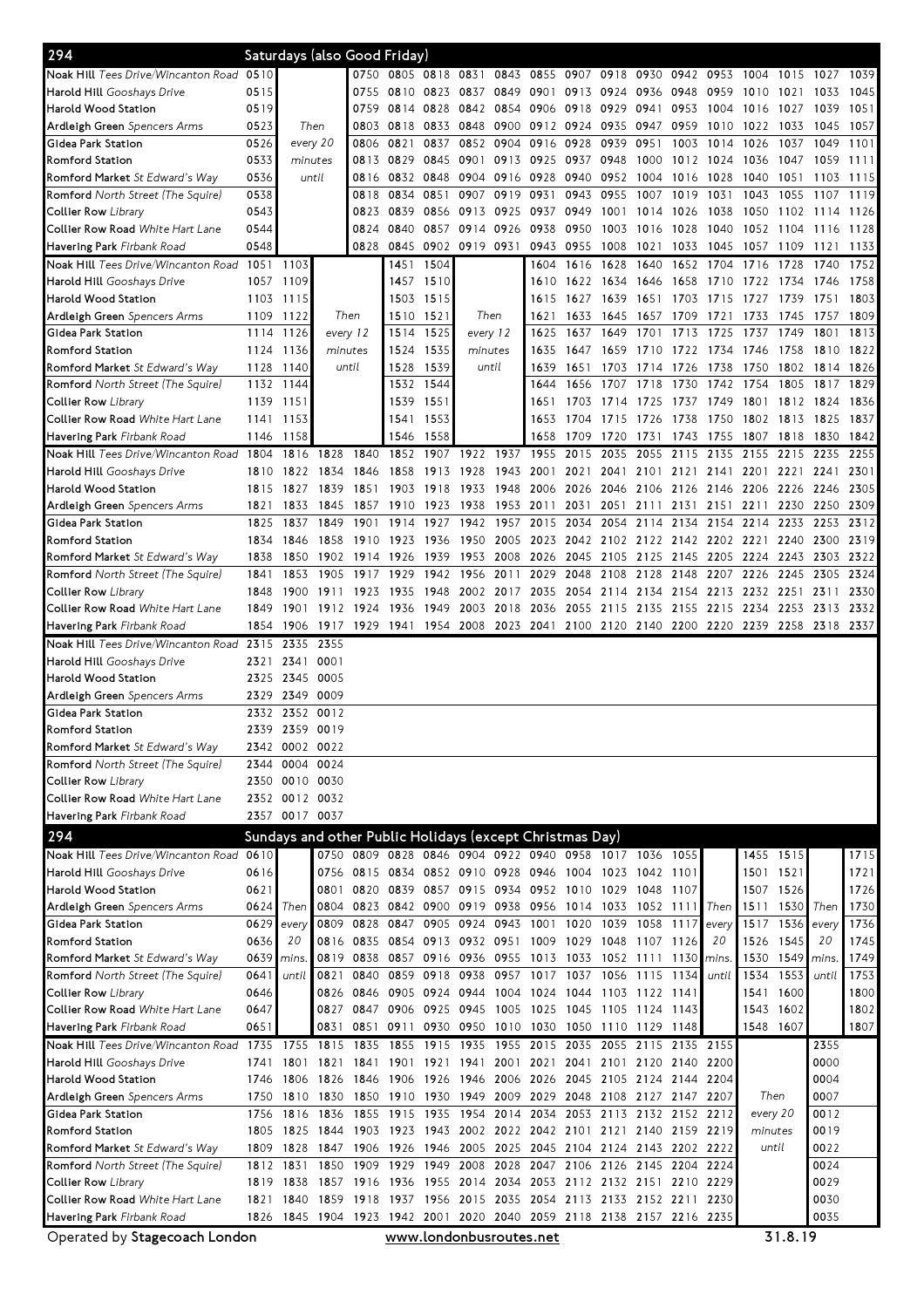294 Havering Park – Romford – Noak Hill

| 294                                                                    |      |      | Mondays to Fridays            |           |           |                |                |           |           |                |                |      |      |      |                |      |      |      |
|------------------------------------------------------------------------|------|------|-------------------------------|-----------|-----------|----------------|----------------|-----------|-----------|----------------|----------------|------|------|------|----------------|------|------|------|
| Havering Park Firbank Road                                             |      |      | 0502 0522 0542 0600 0614 0624 |           |           |                | 0634           | 0644      | 0655 0706 |                | 0717           | 0729 | 0740 | 0751 | 0801           | 0813 | 0826 | 0839 |
| Collier Row Road White Hart Lane                                       | 0507 | 0527 | 0547                          | 0605      | 0619      | 0629           | 0640           | 0650      | 0701      | 0713           | 0724           | 0736 | 0747 | 0758 | 0808           | 0820 | 0833 | 0845 |
| <b>Collier Row</b> Collier Row Lane                                    | 0508 | 0528 | 0548                          | 0606      | 0620      | 0630           | 0641           | 0651      | 0702      | 0714           | 0725           | 0737 | 0748 | 0759 | 0809           | 0821 | 0834 | 0846 |
| Romford North Street Bus Garage                                        | 0514 | 0534 | 0554                          | 0612      | 0626      | 0637           | 0649           | 0659      | 0711      | 0723           | 0734           | 0746 | 0757 | 0808 | 0819           | 0831 | 0844 | 0856 |
| Romford Market St Edward's Way                                         | 0516 | 0536 | 0556                          | 0614      | 0628      | 0639           | 0651           | 0702      | 0714      | 0726           | 0737           | 0749 | 0800 | 0812 | 0823           | 0835 | 0848 | 0900 |
| <b>Romford Station</b>                                                 | 0520 | 0540 | 0600                          | 0618      | 0633      | 0645           | 0657           | 0708      | 0720      | 0732           | 0743           | 0755 | 0806 | 0818 | 0829           | 0841 | 0854 | 0906 |
| lGidea Park Station                                                    | 0527 | 0547 | 0607                          | 0625      | 0641      | 0654           | 0706           | 0718      | 0730      | 0742           | 0753           | 0805 | 0817 | 0829 | 0841           | 0853 | 0906 | 0919 |
| Ardleigh Green Spencers Arms                                           | 0530 | 0550 | 0610                          | 0628      | 0645      | 0659           | 0711           | 0723      | 0735      | 0747           | 0759           | 0811 | 0823 | 0835 | 0847           | 0859 | 0912 | 0924 |
| Harold Wood Station                                                    | 0533 | 0553 | 0613                          | 0632      | 0650      | 0705           | 0717           | 0729      | 0741      | 0753           | 0805           | 0817 | 0829 | 0841 | 0853           | 0905 | 0917 | 0929 |
| Harold Hill Gooshays Drive                                             | 0537 | 0557 | 0617                          | 0637      | 0656      | 0712           | 0724           | 0736      | 0748      | 0800           | 0812           | 0824 | 0836 | 0848 | 0900           | 0912 | 0924 | 0936 |
| Noak Hill Tees Drive/Wincanton Road 0542                               |      | 0603 | 0623                          | 0643      | 0703      | 0719           | 0731           | 0743      | 0755 0807 |                | 0819           | 0831 | 0843 | 0855 | 0907           | 0918 | 0930 | 0942 |
| Havering Park Firbank Road                                             | 0852 | 0905 | 0918                          | 0931      | 0943      | 0955           | 1007           | 1019      |           |                | 1319           | 1331 | 1343 | 1355 | 1407           | 1418 | 1429 | 1439 |
| Collier Row Road <i>White Hart Lane</i>                                | 0858 | 0911 | 0924                          | 0937      | 0949      | 1001           | 1013           | 1025      |           |                | 1325           | 1337 | 1349 | 1401 | 1413           | 1424 | 1435 | 1445 |
| Collier Row Collier Row Lane                                           | 0859 |      | 0912 0925 0938                |           | 0950      | 1002           | 1014           | 1026      |           |                | 1326           | 1338 | 1350 |      | 1402 1414 1425 |      | 1436 | 1447 |
| Romford North Street Bus Garage                                        | 0909 | 0922 | 0935                          | 0947      | 0959      | 1011           | 1023           | 1034      | Then      |                | 1334           | 1346 | 1358 | 1410 | 1422           | 1433 | 1444 | 1455 |
| Romford Market St Edward's Way                                         | 0912 | 0925 | 0938                          | 0950      | 1002      | 1014           | 1026           | 1037      | every 12  |                | 1337           | 1349 | 1401 | 1413 | 1425           | 1436 | 1447 | 1458 |
| <b>Romford Station</b>                                                 | 0918 | 0931 | 0944                          | 0956      | 1008      | 1020           | 1032           | 1043      | minutes   |                | 1343           | 1355 | 1407 | 1419 | 1431           | 1442 | 1453 | 1504 |
| lGidea Park Station                                                    | 0931 | 0943 | 0954                          | 1004      | 1016      | 1028           | 1040           | 1051      | until     |                | 1351           | 1403 | 1415 | 1427 | 1440           | 1452 | 1503 | 1515 |
| Ardleigh Green Spencers Arms                                           | 0936 | 0948 | 0959                          | 1009      | 1020      | 1032           | 1044           | 1055      |           |                | 1355           | 1407 | 1419 | 1431 | 1444           | 1456 | 1508 | 1520 |
| Harold Wood Station                                                    | 0941 | 0953 | 1004                          | 1014      | 1025      | 1037           | 1049           | 1100      |           |                | 1400           | 1412 | 1424 | 1437 | 1450           | 1502 | 1514 | 1526 |
| Harold Hill Gooshays Drive                                             | 0948 | 1000 | 1011                          | 1021      | 1032      | 1043           | 1055           | 1106      |           |                | 1406           | 1418 | 1431 | 1444 | 1457           | 1509 | 1521 | 1533 |
| Noak Hill Tees Drive/Wincanton Road                                    | 0954 | 1006 | 1017                          | 1027      | 1037      | 1048           | 1100           | 1111      |           |                | 1411           | 1424 | 1437 | 1450 | 1503           | 1515 | 1527 | 1539 |
| Havering Park Firbank Road                                             | 1449 | 1500 | 1511                          |           |           | 1723           | 1735           | 1747      | 1759      | 1811           | 1824           | 1837 | 1850 | 1903 | 1918           | 1933 | 1949 | 2006 |
| Collier Row Road White Hart Lane                                       | 1455 | 1506 | 1517                          |           |           | 1729           | 1741           | 1753      | 1805      | 1817           | 1830           | 1843 | 1856 | 1909 | 1923           | 1938 | 1954 | 2011 |
| Collier Row Collier Row Lane                                           | 1457 | 1508 | 1519                          |           |           | 1731           | 1743           | 1755      | 1807      | 1819           | 1832           | 1845 | 1858 | 1911 | 1924           | 1939 | 1955 | 2012 |
| Romford North Street Bus Garage                                        | 1506 | 1518 | 1529                          |           | Then      | 1741           | 1753           | 1805      | 1817      | 1829           | 1841           | 1853 | 1905 | 1918 | 1931           | 1946 | 2002 | 2019 |
| Romford Market St Edward's Way                                         | 1509 | 1521 | 1532                          | every 12  |           | 1744           | 1756           | 1808      | 1820      | 1832           | 1844           | 1856 | 1908 | 1920 | 1933           | 1948 | 2004 | 2021 |
| <b>Romford Station</b>                                                 | 1515 | 1527 | 1539                          | minutes   |           | 1751           | 1803           | 1815 1827 |           | 1838           | 1850           | 1902 | 1914 | 1926 | 1938           | 1953 | 2009 | 2026 |
| Gidea Park Station                                                     | 1526 | 1538 | 1550                          | until     |           | 1802           | 1814           | 1826      | 1838      | 1849           | 1900           | 1912 | 1923 | 1934 | 1946           | 2001 | 2017 | 2034 |
| Ardleigh Green Spencers Arms                                           | 1531 | 1543 | 1555                          |           |           | 1807           | 1819           | 1831      | 1843      | 1854           | 1905           | 1916 | 1927 | 1938 | 1950           | 2005 | 2021 | 2037 |
| <b>Harold Wood Station</b>                                             | 1537 | 1549 | 1601                          |           |           | 1813           | 1825           | 1837 1848 |           | 1859           | 1910           | 1921 | 1932 | 1943 | 1955           | 2010 | 2025 | 2041 |
| Harold Hill Gooshays Drive                                             | 1545 | 1557 | 1609                          |           |           | 1821           | 1833           | 1844      | 1855      | 1905           | 1916           | 1927 | 1938 | 1949 | 2001           | 2016 | 2031 | 2046 |
| Noak Hill Tees Drive/Wincanton Road 1551                               |      | 1603 | 1615                          |           |           | 1827           | 1838           | 1849      | 1900      | 1910           | 1921           | 1932 | 1943 | 1954 | 2006           | 2021 | 2036 | 2051 |
| Havering Park Firbank Road                                             | 2026 | 2046 |                               | 2106 2126 | 2147      | 2207           | 2227           | 2247      | 2307      | 2327           | 2347           | 0007 |      |      |                |      |      |      |
| <b>Collier Row Road</b> White Hart Lane                                | 2031 | 2051 |                               | 2111 2131 |           | 2152 2212 2231 |                | 2251      | 2311      | 2331           | 2351           | 0011 |      |      |                |      |      |      |
| Collier Row Collier Row Lane                                           | 2032 | 2052 | 2112 2132 2153 2213           |           |           |                | 2232 2252 2312 |           |           | 2332 2352 0012 |                |      |      |      |                |      |      |      |
| Romford North Street Bus Garage                                        | 2039 | 2059 | 2119                          | 2139      |           | 2200 2219      | 2238           |           | 2257 2317 |                | 2337 2357      | 0017 |      |      |                |      |      |      |
| Romford Market St Edward's Way                                         | 2041 | 2101 | 2121                          | 2141      | 2202      | 2221           | 2240           | 2259      | 2319      | 2339           | 2359           | 0019 |      |      |                |      |      |      |
| <b>Romford Station</b>                                                 | 2046 | 2106 | 2126                          | 2146      | 2207 2226 |                | 2245           | 2304      | 2323      | 2343 0003      |                | 0023 |      |      |                |      |      |      |
| Gidea Park Station                                                     | 2053 | 2113 | 2133                          | 2153      | 2214      | 2233           | 2251           | 2310      | 2329      | 2349           | 0009           | 0029 |      |      |                |      |      |      |
| Ardleigh Green Spencers Arms                                           | 2056 | 2116 | 2136                          | 2156      | 2217      | 2236           | 2254           | 2313      | 2332      |                | 2352 0012 0032 |      |      |      |                |      |      |      |
| Harold Wood Station                                                    | 2100 | 2120 | 2140 2200                     |           | 2220 2239 |                | 2257           | 2316 2335 |           | 2355           | 0015           | 0035 |      |      |                |      |      |      |
| Harold Hill Gooshays Drive                                             | 2105 | 2125 | 2145                          | 2205      |           | 2225 2243      | 2301           | 2320 2339 |           | 2359           | 0019           | 0039 |      |      |                |      |      |      |
| Noak Hill Tees Drive/Wincanton Road 2110 2130 2150 2210 2230 2248 2306 |      |      |                               |           |           |                |                |           | 2325 2344 |                | 0004 0024 0044 |      |      |      |                |      |      |      |